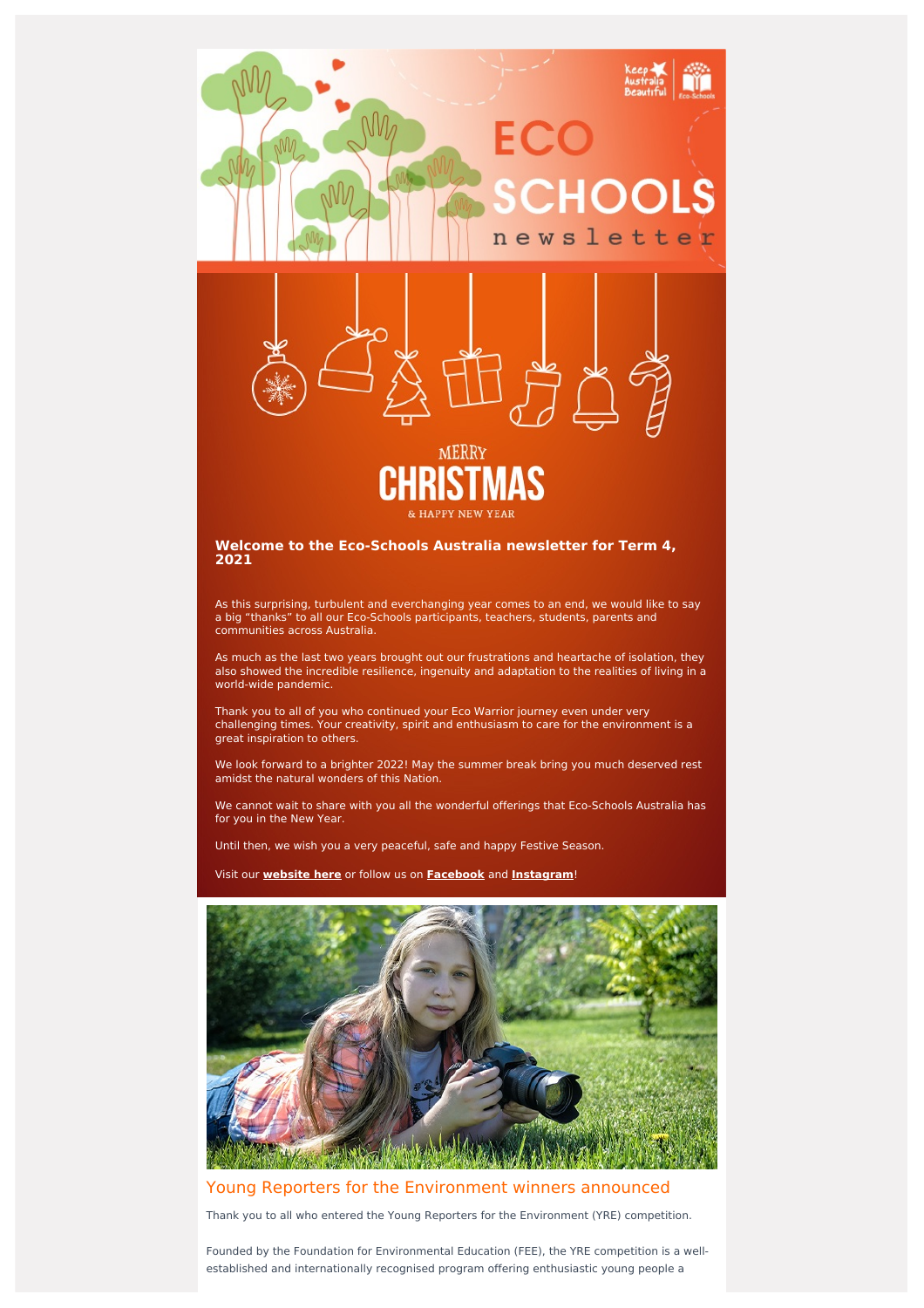chance to make their voices heard. It aims to inspire young Australians to find solutions to environmental issues in their communities and to share their experiences through writing, photography or video.

A big congratulations to the following 2021 winners:

- Aldridge State High School (QLD) Campaign Video (15-18 years)
- Blacktown Girls High School (NSW) Reportage Video (15-18 years)
- Darwin Middle School (NT) Co-Winner Article (15-18 years)
- Flagstone State Community College (QLD) Co-winner Article (15-18 years)
- Henbury School (NT) Single Photo Campaign (15-18 years)

Each winner was awarded a \$250 gift voucher from a store of their choice.

Thank you to The Mars Wrigley Foundation and The Coca Cola Australia Foundation for supporting the program!

If you would like to take part in next year's competition, complete the short Expression of Interest below.

**CLICK HERE** to complete out [Expression](https://eco-schools.org.au/2022-yre-expression-interest) of Interest



## New things to come in 2022!

## **Eco-Schools website**

We are super excited to announce that the Eco-Schools website will be getting a facelift in the new year!

The upgrade will allow for all forms and templates to be electronic, being saved directly to a school's account upon completion. This will allow them to be counted towards award application, dramatically improving time efficiency and reducing paperwork and waste.

Keep your eyes out on our social media channels to hear about the launch!

## **FREE registrations in 2022**

This year has been really tough for our schools because of Covid, so we have decided to give back to the community and spoil our existing and new Eco-Schools with a gift.

In 2022, all interested schools will be able to **participate in the program for free!** Image: Oleg Laptev on Unsplash

LEARN MORE ON HOW TO JOIN [ECO-SCHOOLS](https://www.eco-schools.org.au/)





**Australian Government** 

Keep Australia Beautiful Level 1, 268 King St Newtown, NSW 2042 Phone: +61 2 8594 4077